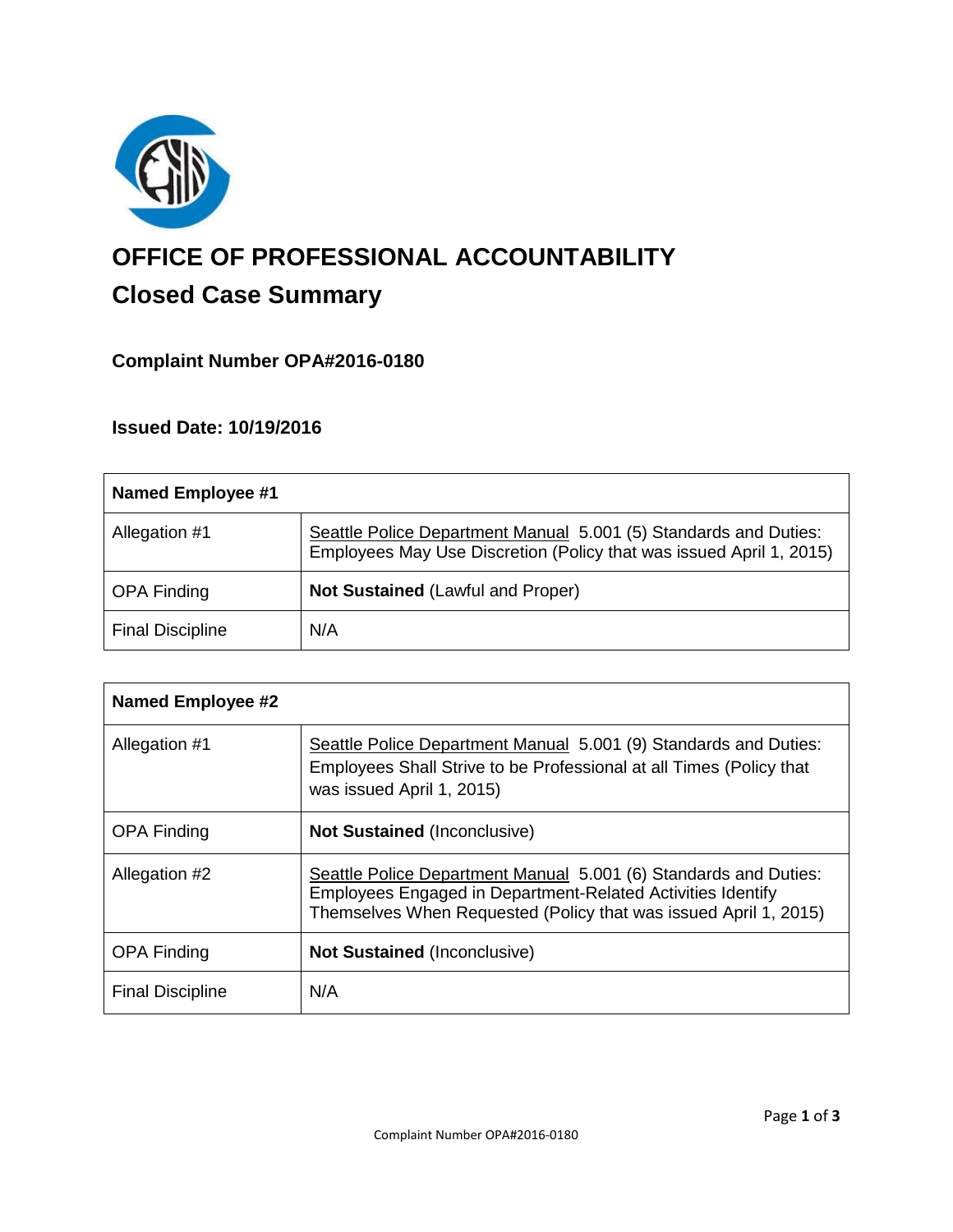## **INCIDENT SYNOPSIS**

Named Employee #1 responded to a Crisis call at a hotel, and Named Employee #2 responded as the back-up officer.

#### **COMPLAINT**

The complainants alleged that the Named Employees failed to exercise their discretion in preventing an accompanying news crew from entering a location where an individual was in crisis. Additionally, the complainants alleged that Named Employee #1 was discourteous to the individual in crisis, as well as to a fellow employee, in response to a Crisis call for service. It was also alleged that Named Employee #1 failed to provide his name when asked to do so by the subject.

#### **INVESTIGATION**

The OPA investigation included the following actions:

- 1. Review of the complaint email
- 2. Interview of complainants
- 3. Review of In-Car Videos (ICV)
- 4. Search for and review of all relevant records and other evidence
- 5. Interviews of SPD employees

#### **ANALYSIS AND CONCLUSION**

The complainants alleged that Named Employee #1 should not have allowed a television news crew to follow him inside a hotel lobby on a call for a person in crisis. The complainants believed this was not respectful of the privacy of the person in crisis. The preponderance of the evidence from this investigation showed that Named Employee #1 was ordered to cooperate with the news crew as an effort by SPD to educate the public regarding the activities of the SPD. Furthermore, the news crew was not given access to the subject in crisis nor permitted into any area of the hotel that was not a place of public access.

The complainants alleged that Named Employee #2 was not professional in how he spoke about the person in crisis. The preponderance of the evidence from this investigation was insufficient to either prove or disprove this allegation.

The complainants alleged that Named Employee #2 did not identify himself by name and/or serial number when requested. The preponderance of the evidence from this investigation was insufficient to either prove or disprove this allegation.